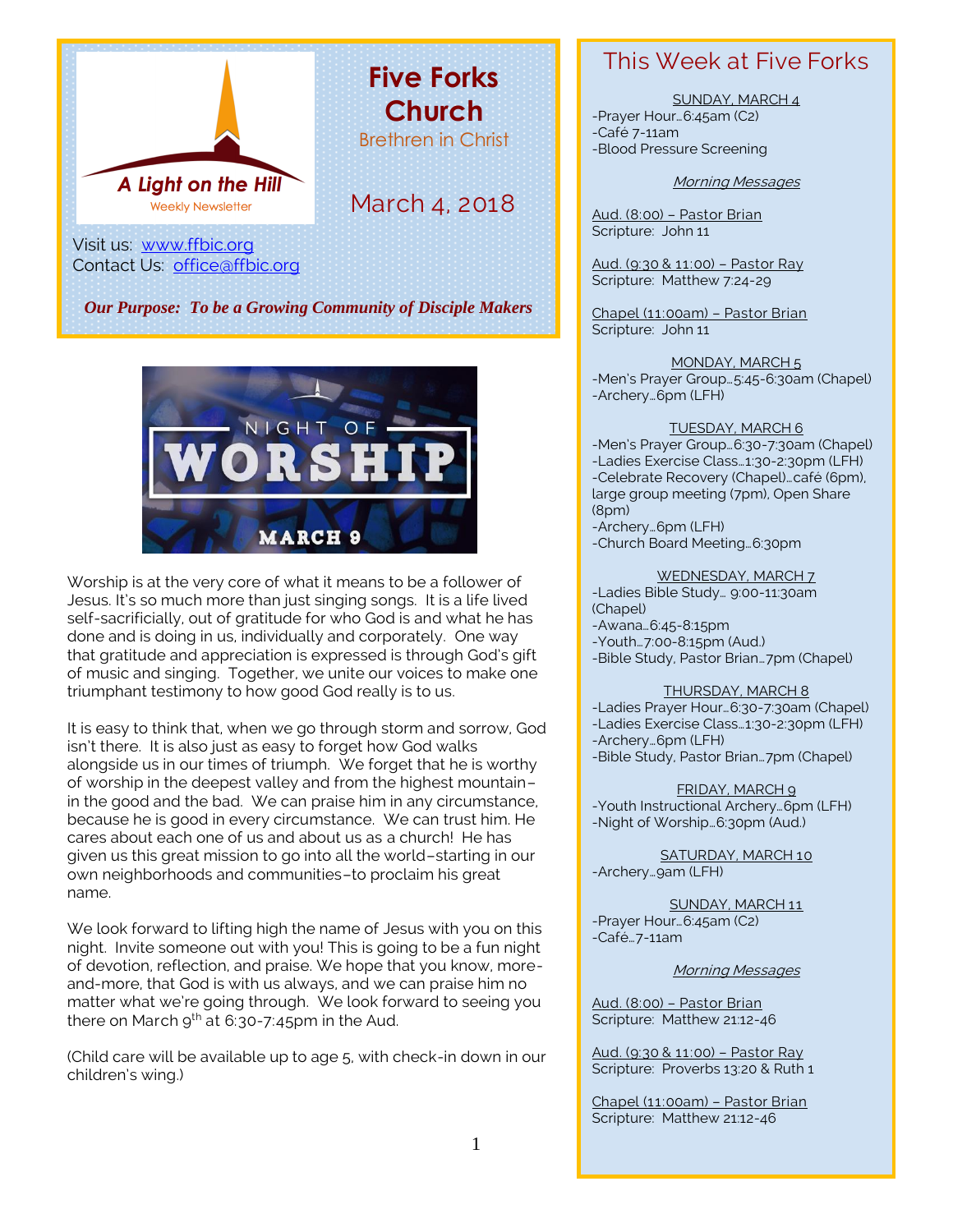### *VBS 2018*

Save The Date!

VBS & VBS Jr.

Sunday, June  $10^{th}$  – Thursday, June 14<sup>th</sup>

We hope you can join us!!



# *Ernie Haase + Signature Sound Coming To Five Forks*



Friday, March 23rd

VIP Doors Open at 5:00 P.M. GA Doors Open at 6:00 P.M. Music Starts at 7:00 P.M.

\$20 General Admission \$35 VIP (includes early access and Artist Q & A)

Tickets are available now at the church office and Sunday mornings in the lower lobby.

About: From its formation in 2003, Ernie Haase has built Signature Sound into one of the most popular and beloved quartets in all of Southern Gospel music. The group has traveled all over the world, offering energy, excitement and encouragement through its powerful brand of gospel music. They continue to gain fans all around the globe with its unique performances and unmistakable four-part harmonies.

# Attendance

ATTENDANCE (February 25)

Sunday's Worship Total = 694 8:00 Auditorium = 161 9:30 Auditorium = 286 11:00 Auditorium = 177 11:00 Chapel = 49 Bible Connection = 11 Nursery (9:30 & 11:00) = 10

Total Sunday School = 282

Wed. Eve. (Feb. 28) = 254

Food Pantry " Item of the Month" for March:

Canned Fruit

Place donations in the orange tub in the lower lobby.

### **Operation** Christmas Child March:

Socks, T-shirts (no graphics), flip flops, hat (ball caps), underwear (boys & girls)

Place donations in the designated boxes in the lower and upper lobbies.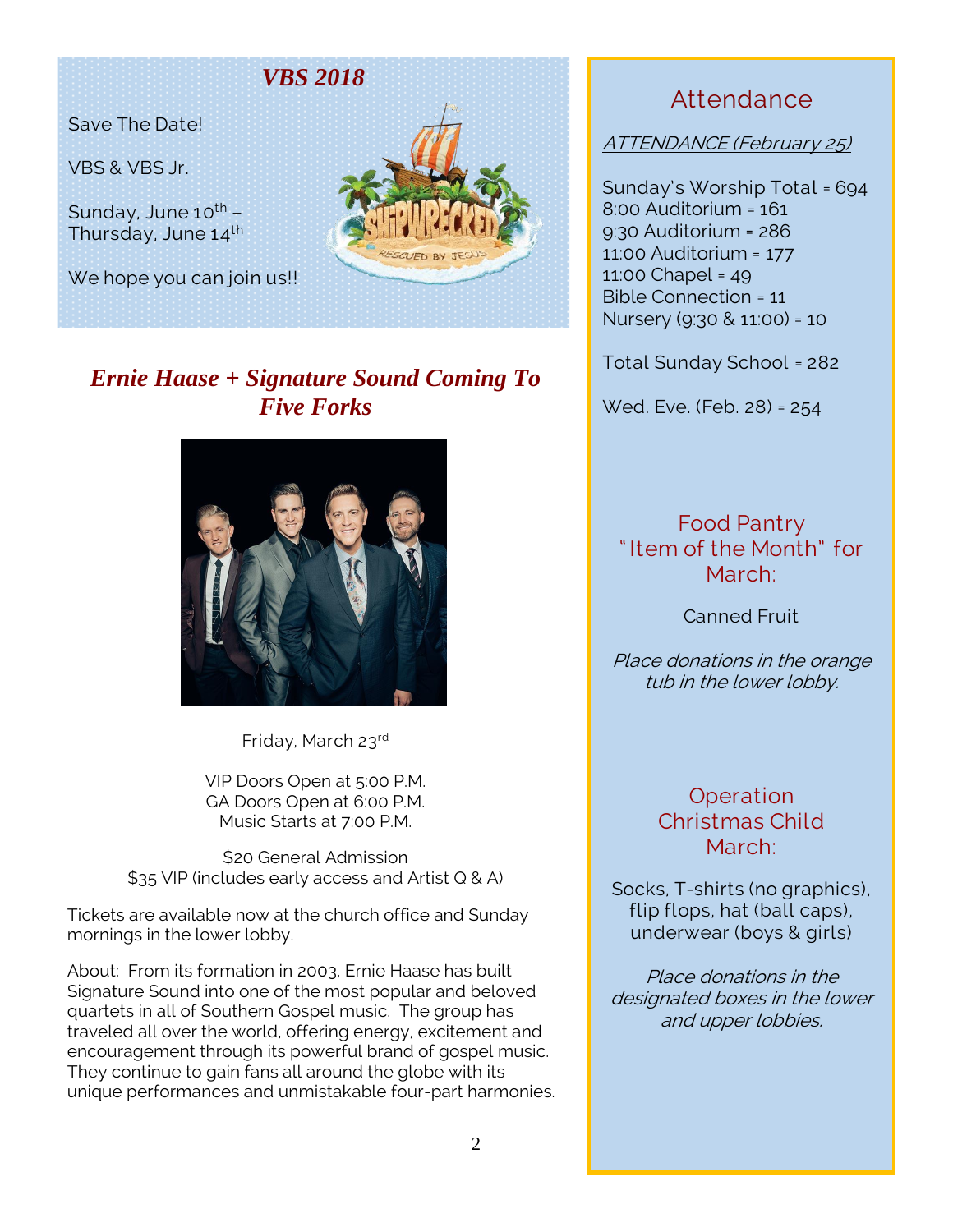

### *Sportsman's Dinner*

Five Forks Archery Ministry Presents…

Team Fitzgerald – America's Father & Son Instinctive Bow-Hunting Pioneers

Saturday, March 17<sup>th</sup>

Doors Open at 3:45 P.M.

Food Served in two segments: 4:00 – 4:50 P.M. & 5:00 – 5:50 P.M. Pulled Pork with all the trimmings by Bentwood BBQ

Presentation: 6:15 P.M. (No video-taping permitted)

Several Door Prizes to be Given Away

Tickets: Adults / \$12 – Children under 12 / \$6

Tickets can be purchased at the following locations: Five Forks Church Office or Archery Ministry Member; Hunter's Den, Waynesboro; Keystone Outdoors, Ft. Loudon; Stoneham's Motorsports, Waynesboro

Note: While the ticket cost covers most of our expenses, we need your help in providing pies to serve as dessert. Would you consider baking and donating a pie(s)? If so, please fill out the flyer that was placed in your mailbox and return to Sandy Gray's mailbox. Thanks!!



Kids' Trout Fishing Rodeo

Saturday, April 21<sup>st</sup> ... 8am till sunset

Location: 10748 Wayne Hwy. Waynesboro

Cost: \$7/child (Fishing & Fish are free (4 fish limit)

Must pre-register @ [www.eloutdoors.com](http://www.eloutdoors.com/)

Registration includes: T-shirt, Breakfast or Lunch Sandwich & drink, Fish Frying Station, Raffle prizes every 15 minutes, Fish Fillet Station, Bouncy House, Face-Painting

# *Additional ELO Upcoming Events – Mark Your Calendar!*

Hiking Trip - Sunday, May 20<sup>th</sup>

Turkey Shoot – Saturday, June 9<sup>th</sup> & Saturday, June 16<sup>th</sup>

3D Archery Shoot – Saturday, August 25<sup>th</sup> & Saturday, September 8<sup>th</sup>

Family Camping Weekend – Friday, September 21st – Sunday, September 23rd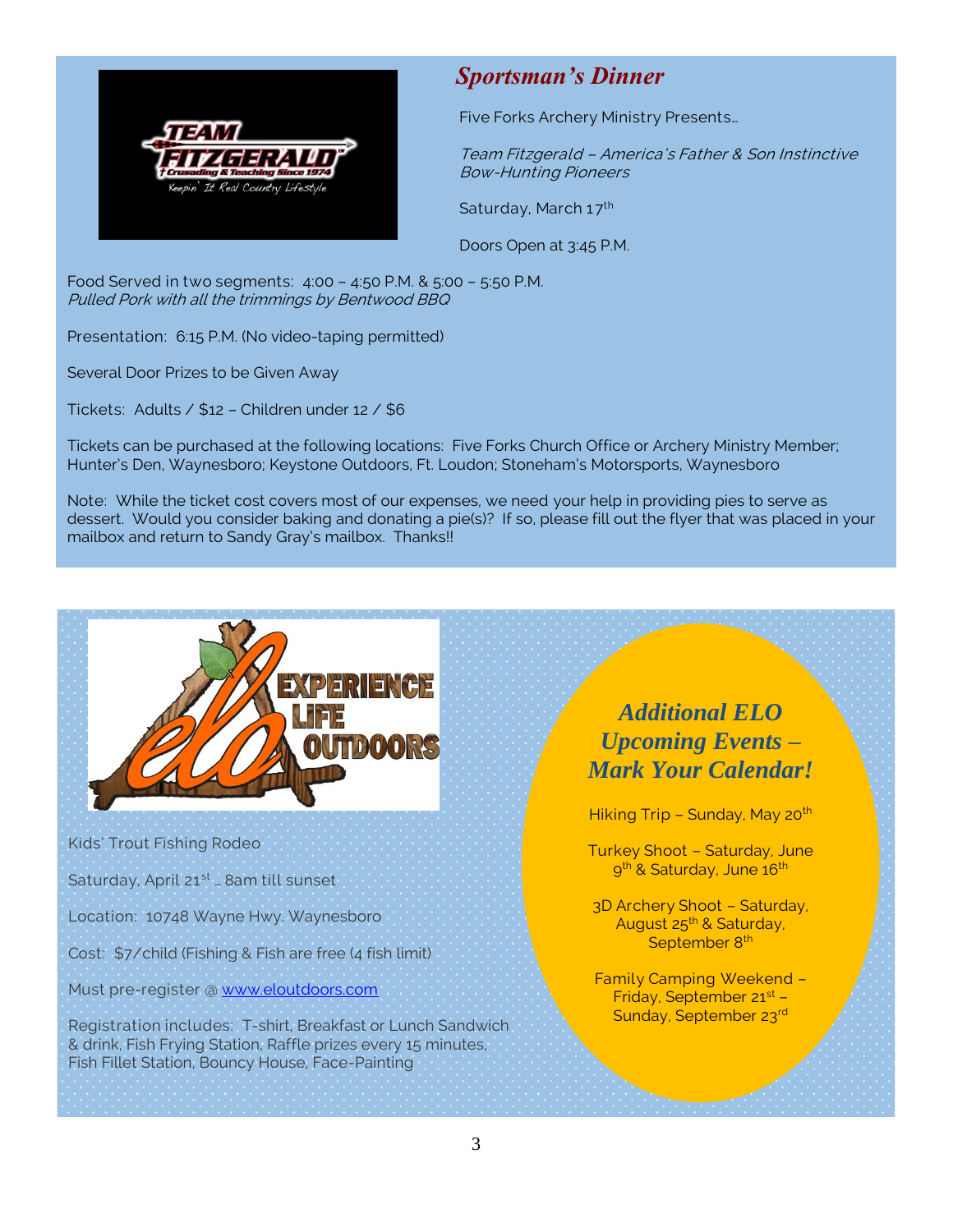

*We express our deepest sympathy to Jim & Brenda Monn, Jeremy Wyatt and Jodi Martin and their families with the passing of their daughter/wife/sister, Angie Wyatt on February 27, 2018*





March  $24^{th}$  ... gam - 4pm at Ringgold Church -14420 Barkdoll Rd. Hagerstown, MD

Isaiah 58:11 - The Lord will guide you continually, giving you water when you are dry and restoring your strength. You will be like a well-watered garden, like an ever-flowing spring.

Worship – Spoken Word – Lunch Guest Speakers – Beth Coppedge and Cricket Albertson

Free, but registration required Register at [www.ringgoldchurch.com](http://www.ringgoldchurch.com/)

Additional information call 301-824-2772.



Donnie Ankerbrand Karen Oberholzer Clarissa Permison Lois Rosenberry Sanford Smith



Dear Church Family,

Thank you for all the prayers for me over the last couple months as I recovered from surgery. A big thank you to Pastor Shaun for traveling all the way to Hershey to sit with us and pray with me before going back for surgery. We have come to realize that Five Forks is just not a church but a family and

# *Experience Life Outdoors - Pie Sale Fundraiser Coming Soon*



April 6th

Cherry, Apple, Blueberry \$10 each

Look for an order form in your church mailbox soon!

*-benefits the ELO Ministry*

4